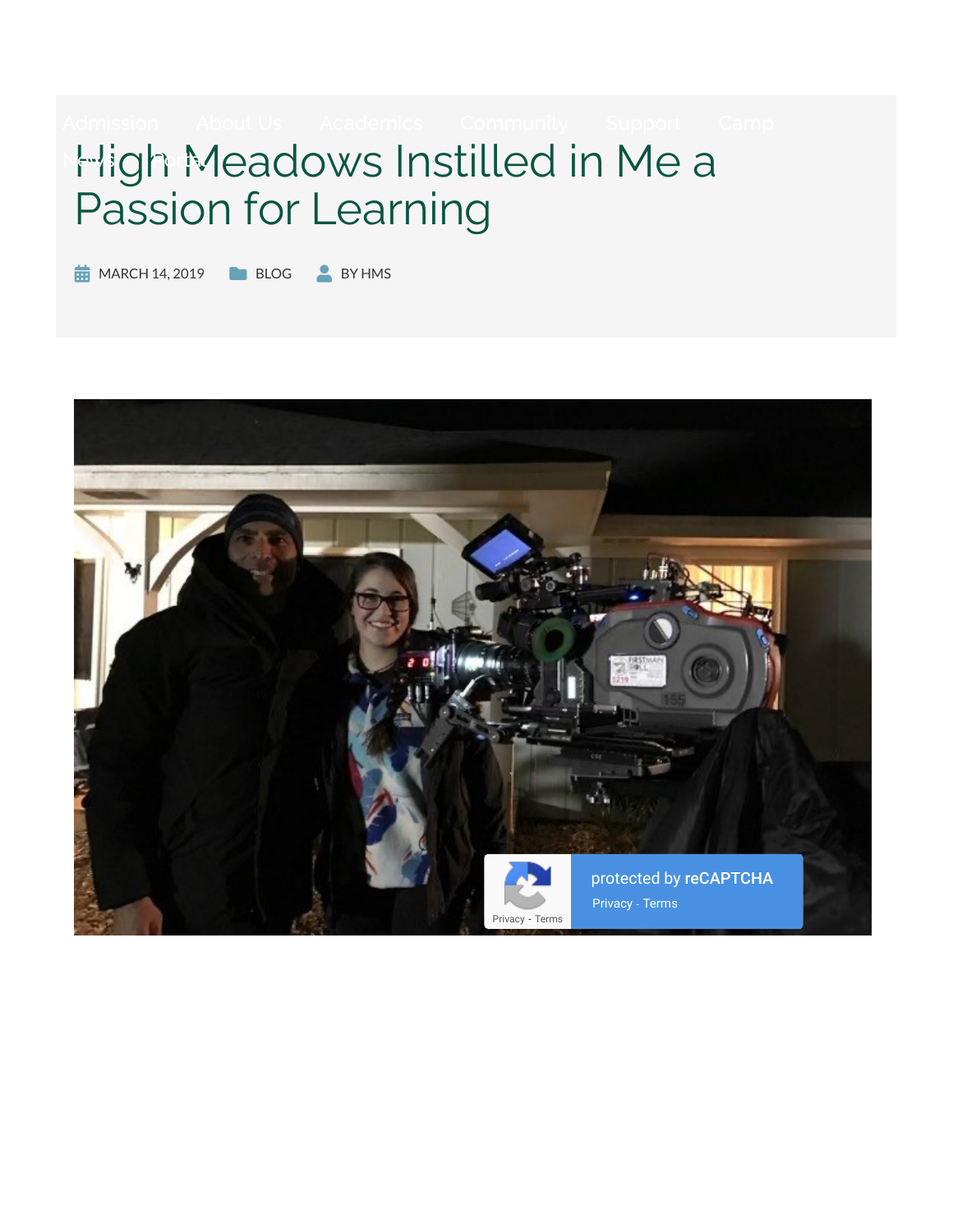

Charli (right) shadowed Academy Award-winning director of photography Linus Sandgren (left) during the filming of "First Man" in Roswell.

You're likely to see the name 'Charli Shapiro' someday at the movies! Charli, a 2017 High Meadows graduate, is a sophomore at Roswell High School and an accomplished filmmaker. She recently earned a Student Emmy Award from the National Academy of Television Arts & Sciences in the Best Short Form – Fiction category for the film Brute Force. She directed, edited and co-wrote the film. She credits High Meadows teachers for instilling a passion for learning and helping her get comfortable speaking with people. She used those skills in 2016 to introduce her film In Our Eyes at the Atlanta Jewish Film Festival, where she was the youngest director. Read what she says below about High Meadows and visit her website to learn about her work.

#### **Meadow Memories**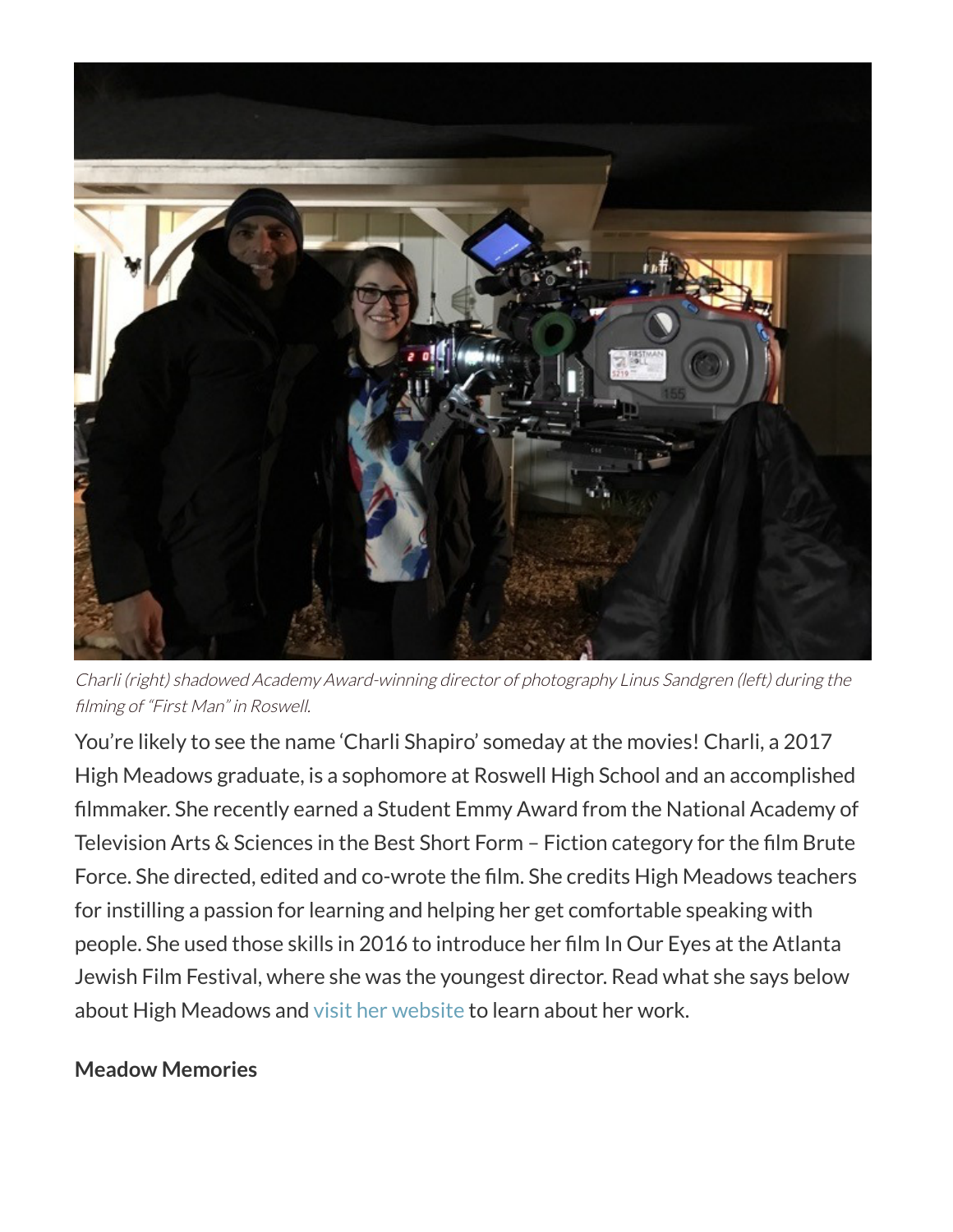"I attended High Meadows from sixth-eighth grade, and it was a gift I appreciated every day," Charli said. "I was excited to wake up to see what's happening and be in nature to learn. The teachers were very helpful. I enjoyed looking out on the Meadow at carpool seeing the sunrise and kids walking. I also loved class meetings each week because I connected with the group and knew what was going on. The eighth grade Colorado trip was amazing because we got to bond with classmates without the stress of school."

## **Things I Learned at High Meadows School**

"High Meadows instilled in me a passion for learning, and I have used that in high school and in my work," Charli said. "I got support from High Meadows teachers and Ms. Wolf to explore my interest in filmmaking. They also helped me be more comfortable speaking with people, which was great because I had to make a speech at the Emmy's last year to accept my award."

# **Transitioning from Private Middle School to Public High School**

"It was very interesting going from a place where everyone knew me to one where people didn't," she said. "But I was prepared for the academics which gave me space to figure out the learning style. Through High Meadows, I had a background on most subjects and was able to advocate for myself if I needed more. I'm in the film club at Roswell High School and got to film the 11 football games this year. I also designed my own curriculum in two classes. For one, I wrote a film script and produced it. Now, I am in a Directed Study. I love the freedom to learn about what interests me."

### **My Next Role**

"I am in the scripting phase for my first feature film," Charli shared. "It's about drug addiction, the teenage mind, and how it affects a family. One day, I hope to be the youngest director of an Academy Award-winning film. One of my favorite directors was 32 when he won the Oscar for La La Land. I want to beat that!"

# **A Parent's Perspective of High Meadows**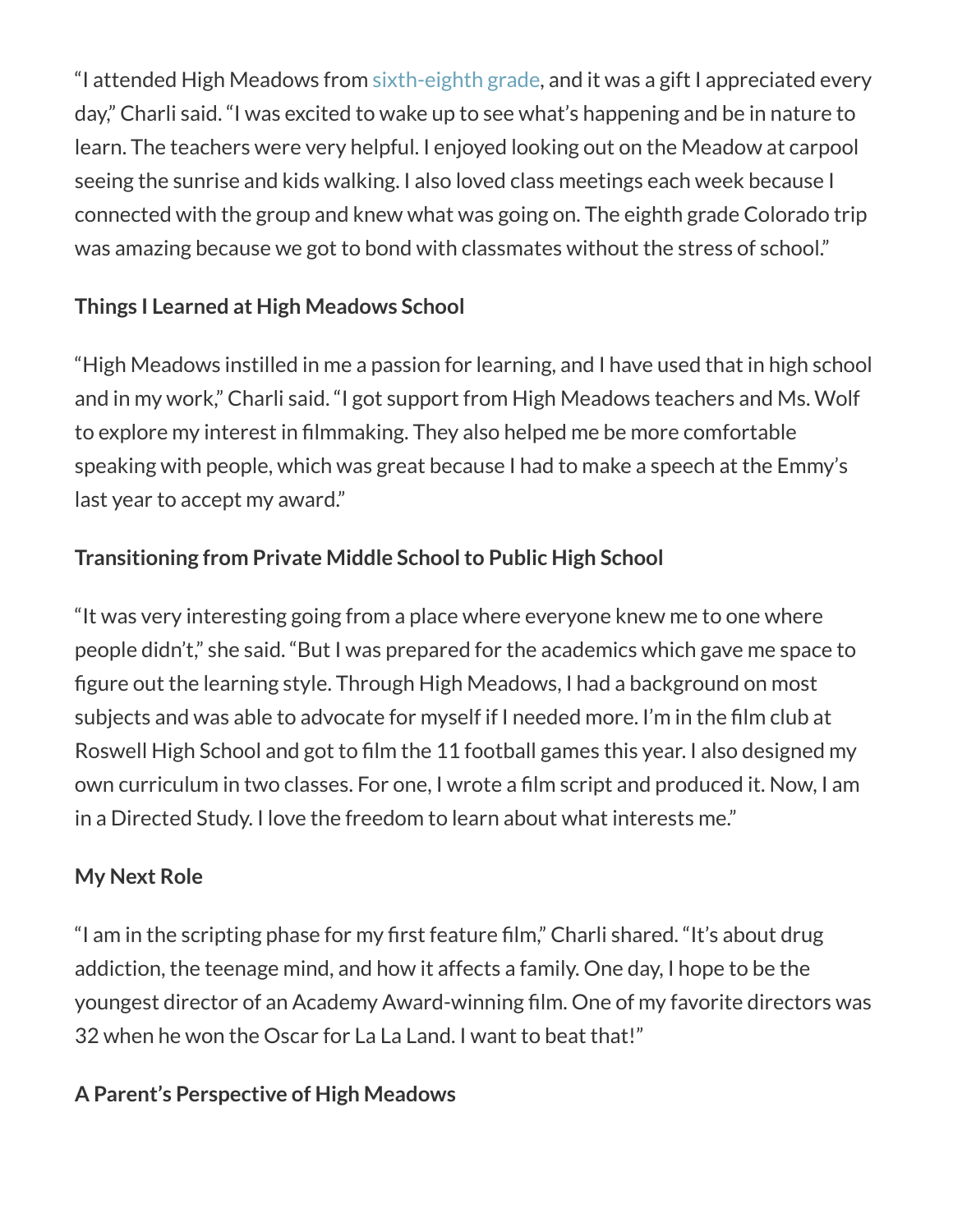Dave and Ilene Shapiro are Charli's parents. Dave shared his thoughts about how High Meadows fostered Charli's learning and growth.

#### **Public or Private? Why We Chose High Meadows School**

"We chose High Meadows because it had a more nurturing environment than our public middle school, but soon realized it offered much more," Dave said. "There are many amazing teachers there who supported and encouraged Charli. I heard them talk many times about students becoming self-advocates and wondered how they expected that would develop. Now, I know. Charli uses those skills at school and in her work. I saw it in other graduates at this year's Alumni Night. I was very impressed that they were so eloquent and confident in themselves."

#### **Charli's Tenacity**

"Charli, her mom, and I went to a film screening in Los Angeles of La La Land (now among her favorite films), which was directed by one of Charli's idols, Damien Chazelle," Dave said. "For this film, not only was he selected as the youngest person to win an Oscar for Best Director, but Linus Sandgren, his Director of Photography, also won that year's Academy Award for Cinematography. So smitten was Charli by this movie that, for the rest of the school year, we listened to its soundtrack almost every day on our ride to HMS. Later that year, we watched the movie First Man being shot in Roswell, on which the director and director of photography again collaborated. By personally introducing herself to the two of them and their production assistants, Charli was asked to help on set. She got to listen on the production headset and learned how to load film. She was asked to work side-by-side with Damien and Linus and had the opportunity to discuss why they chose various options for the film. I have to believe that because they were so impressed with her overall knowledge of production, they chose her to shadow the two of them on set. She was 14 years old. Moral of this story: when it comes to selfadvocacy, High Meadows has taught her well!"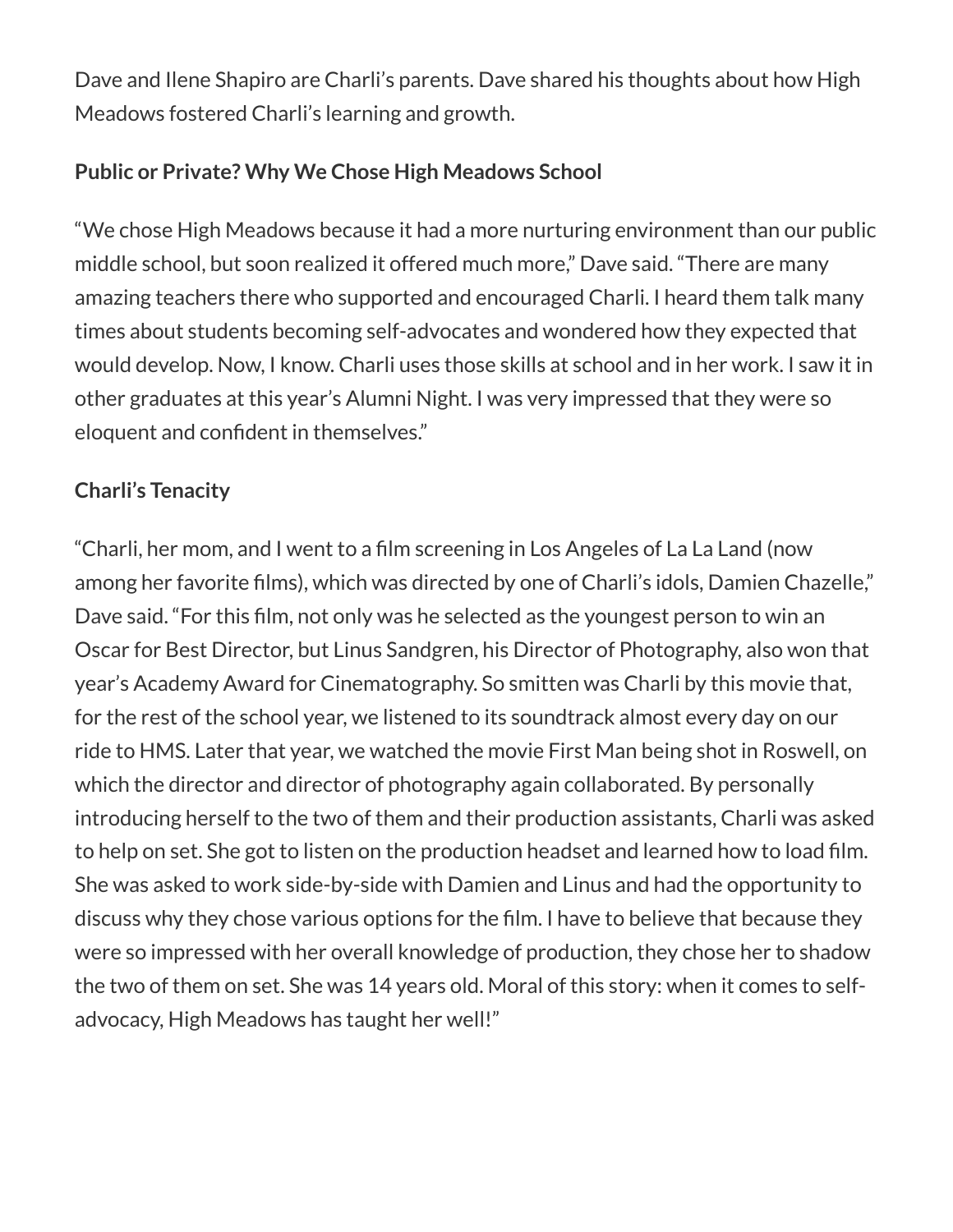PREVIOUS

Learning Like to Think Like a Mathematician

end the previous wext and the property of the contract of the contract of the contract of the contract of the contract of the contract of the contract of the contract of the contract of the contract of the contract of the High School Transition: Pearls of Wisdom Shared During Alumni Night

## $f \circledast \circledast$  in

Comments are closed.

# **Our Mission**

The High Meadows community celebrates and perpetuates each individual's quest for knowledge and skill, sense of wonder, and connection to the natural environment. We empower each to be a compassionate, responsible, and active global citizen. **Learn More**

School FAQ | Take a School Tour | Contact





 $\rightarrow$